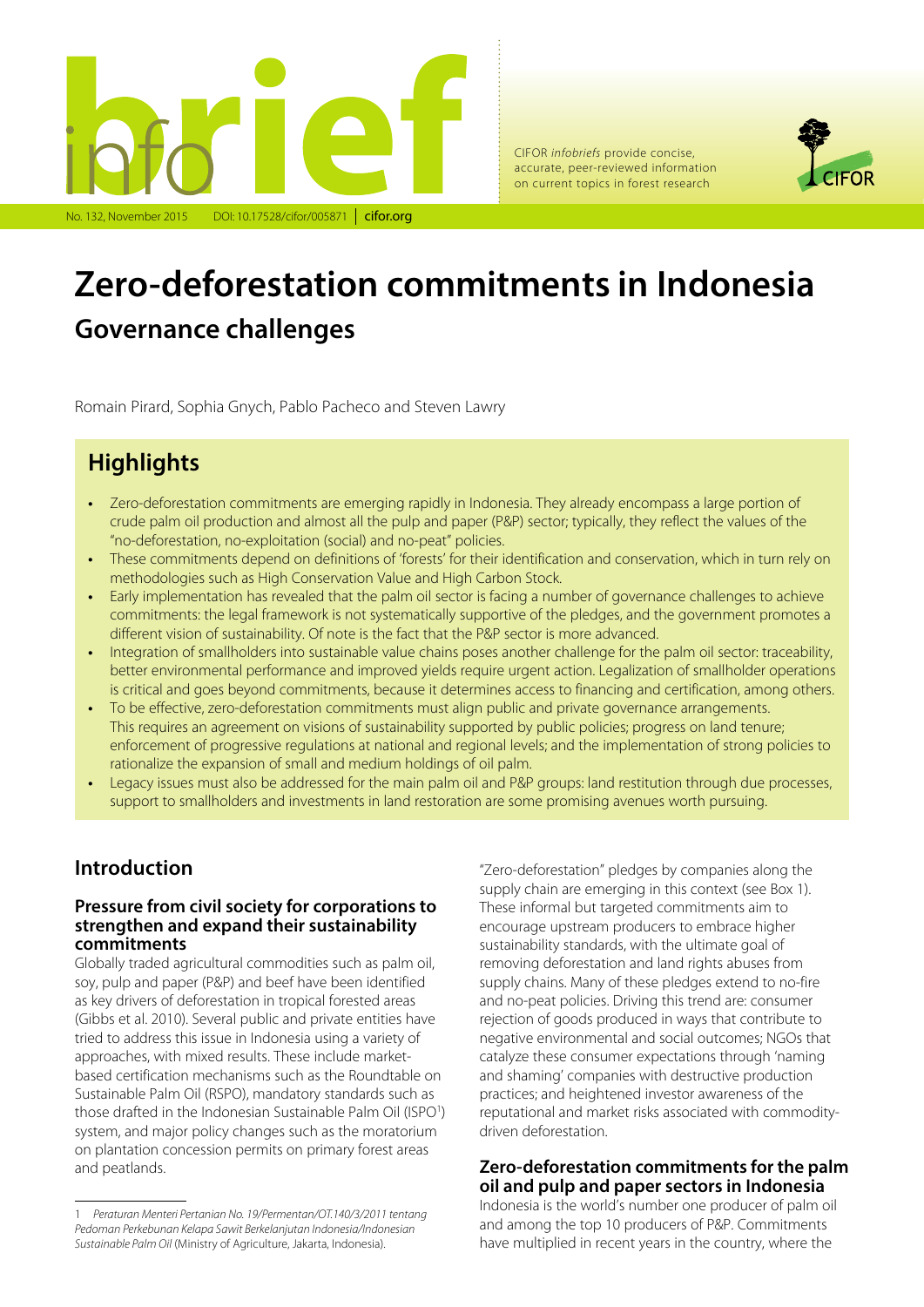

estimated annual forest loss in 2006–2010 was 690,000 ha (Margono et al. 2014) and where forests are under continued threat.

In 2011, Golden Agri-Resources (GAR) made the first high-profile pledge, and this led to a collaboration between GAR, Greenpeace and The Forest Trust, an independent entity in charge of monitoring (Greenpeace 2014; Poynton 2014). This resulted in the High Carbon Stock (HCS) approach,<sup>2</sup> which then acted as a reference for other pledges (e.g. Wilmar 2013). In 2014, two groups or coalitions of major palm oil producers with overlapping memberships emerged – the Indonesian Palm Oil Pledge (IPOP) and the Sustainable Palm Oil Manifesto (SPOM). These groups have been able to advance the implementation of pledges, both at the country level and internationally. Aside from deforestation, they address social issues explicitly as well as land rights, conflicts and smallholder issues – the latter being a critical aspect of current debates (IPOP 2015).

Both groups are engaged in advertising their pledges, producing knowledge to make progress on implementation, coordinating activities and lobbying. They also work on technical issues, and SPOM sets a good example with its ongoing development of practical guidelines for the identification of potential conservation areas (Nature 2015).

In parallel, the two main P&P groups operating in Indonesia – Asia Pulp and Paper (APP) and Asia Pacific Resources International Holdings (APRIL) – have announced their own zero-deforestation commitments over the past two years, labeled the Forest Conservation Policy and Sustainable Forest Management Policy, respectively. These policies prohibit plantation concessionaires in charge of supplying mills with fiber from being associated with any forest conversion event, marking a dramatic change from past practices. The policies extend to long-term third-party suppliers, and touch upon social issues and the use of peatland, in line with palm oil sector practices.

## **Key differences between the palm oil and pulp and paper sectors**

Key differences divide the palm oil and P&P sectors, and these have strong implications for their ability to deliver on their pledges. The P&P sector is highly concentrated and vertically integrated, which makes

it easier to control operations on the ground and the associated supply chain. In contrast, the palm oil supply base is made up of a wide range of producers of various sizes (including smallholders), operating across different scales. But fewer than 10 firms dominate the international trade in palm oil, which enables a handful of corporate commitments to cover much of the supply base.

Investment dynamics for both commodities also differ, because while palm oil remains an attractive investment (even in the context of declining prices), the Indonesian Government has struggled to meet national targets for timber plantations: about 2–3 million ha were planted out of the 10 million ha target. Note also that the supply base for the two main P&P groups is already more or less secured, as they claim that plantations do not need to be expanded any further to supply existing mills. This leaves uncertainty over whether these groups will invest further in plantation estates.

Lastly, oil palm plantations have been established on land outside of the forest estate with explicit agricultural production objectives, whereas timber plantations are subject to forestry laws that are more favorable to conservation.

In this brief, we present some critical challenges for achieving these commitments in Indonesia based on lessons learned from early attempts at implementation. These challenges include misalignment between private and public views and governance arrangements, the integration of smallholders into these progressive policies, and legacy issues. We then highlight promising avenues for overcoming these challenges.

## **Selected issues affecting implementation**

## **A conducive legal framework should not be taken for granted**

The commitments were straightforward and raised great expectations as announcements presented a case where companies would be responsible for, and have the capacity to take up the challenge of, making decisions with respect to the management of their concessions. But early implementation attempts within the palm oil sector have shown that the current legal framework in Indonesia could be an impediment to their realization. This misalignment reflects the fact that private commitments go beyond existing regulations, which were issued to encourage the use of abundant natural resources and support the development of an incredibly profitable perennial crop. For example, High Carbon Stock (HCS) and High Conservation Value

<sup>2</sup> The approach is designed to break the link between deforestation and high-risk commodities, such as palm oil and pulp and paper, by delineating areas that are off limits based on their aboveground carbon stocks and biodiversity (Greenpeace 2014).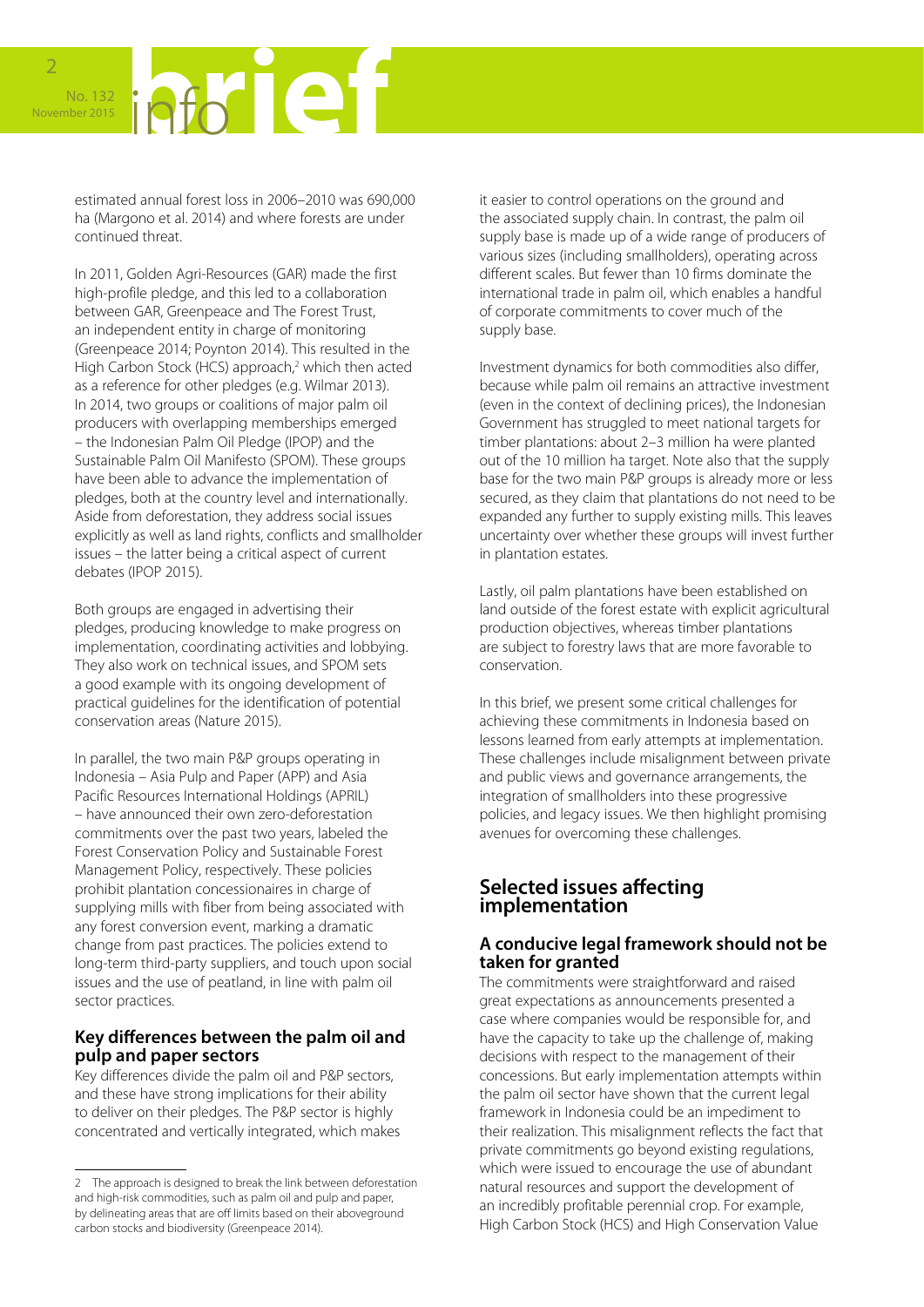

## **Box 1. Is the zero-deforestation concept a good one?**

The rapid emergence of zero-deforestation commitments encouraged by effective NGO campaigns has been a reaction to a sense of urgency among consumers about saving the remaining tropical forests. Other policies or sustainability standards (e.g. RSPO) were limited by a lack of compliance and enforcement, among other issues. Thus, the zerodeforestation commitments emerged, culminating in the New York Declaration on Forests in September 2014, when a number of governments also committed to end natural forest loss by 2030.

Zero deforestation faces issues such as gross versus net forest loss (i.e. whether deforestation in one location could be compensated for by restoration in another), as well as socioeconomic implications. More generally, it can be questioned from a conceptual point of view.

The concept of zero-deforestation commitments can essentially be understood in two different ways. One is that strict and generalized commitments by companies along the supply chain lead to verifiable indicators of no deforestation for commodity production; the other is that severe deforestation events are gradually removed from the supply chain, at least for the main actors.

The first approach implies that consensually agreed methodologies are systematically applied on the ground in order to avoid any loss of forest cover, which ultimately leads to a halt to deforestation for agricultural development. It relies on methods such as High Carbon Stock (HCS) or High Carbon Value (HCV) in order to actually define a forest and what should in turn be protected from development. The second approach provides a vision of a world where agricultural expansion would spare most valuable natural forests as much as possible, i.e. a vision underlying decisions on where agricultural expansion should take place in order to meet the broader goals of sustainable development. With this broader scope in mind, one could envisage, for instance, differing standards for companies and smallholders, the latter enjoying more lax environmental standards for the sake of pragmatism (it is difficult to avoid forest conversion in practice) and equity (it is assumed that smallholder expansion would contribute more to the livelihoods of the poor).

The zero deforestation concept has encountered resistance from the Indonesian government, which gives two main reasons: (i) these commitments would *de facto* prevent economic development based on productive land management, and (ii) that smallholders and a number of companies would be put out of business (Jakarta Post 29 August 2015). The authorities promote their own standards, stating that they would guarantee an acceptable level of sustainability without being tied to strict HCV/HCS assessments. In other words, they are concerned that technical assessments made using HCV/HCS would prevail over political objectives and visions of development.

In this context, a major challenge of ongoing debates is to reconcile different approaches that either give priority to commitments with measurable indicators in order to ensure accountability, or that intend to mainstream the very concept of sustainability in directions set by a range of public policies. An overriding issue, in this context, is the fate of the multitude of small- and middle-scale investors – i.e. whether they will be able to operate without becoming trapped in lower-value supply chains.

(HCV) areas set aside under no deforestation and RSPO commitments, respectively, could be withdrawn from company concessions and reallocated (Colchester et al. 2009, 2011).

In addition, companies may have their temporary permits withdrawn if HCS/HCV assessments are not finalized soon enough for the plantation to be established within the legally allocated time frame of three years. Indeed, these assessments rely on extensive fieldwork and are still at an early stage of development and refinement. The government puts pressure on companies willing to undertake sound environmental and social assessments, as exemplified by ISPO certification, that go beyond the

existing legal framework. This pressure relies heavily on regulation PP No. 11/2011, which aims at controlling and optimizing "idle land." Agrarian law authorizes the government to issue three warning letters and then revoke the rights of concession holders if land is abandoned or the company fails to use it in line with its allocation. Under National Land Agency (BPN) Regulation No. 4/2010, land is regarded as idle if it is not being used according to the purposes defined in the land right entitlement.

Further, laws and land rights are not fully enforced and fail at preventing encroachment by outsiders even when boundaries are defined legally and based on proper consultation processes with local populations. Two critical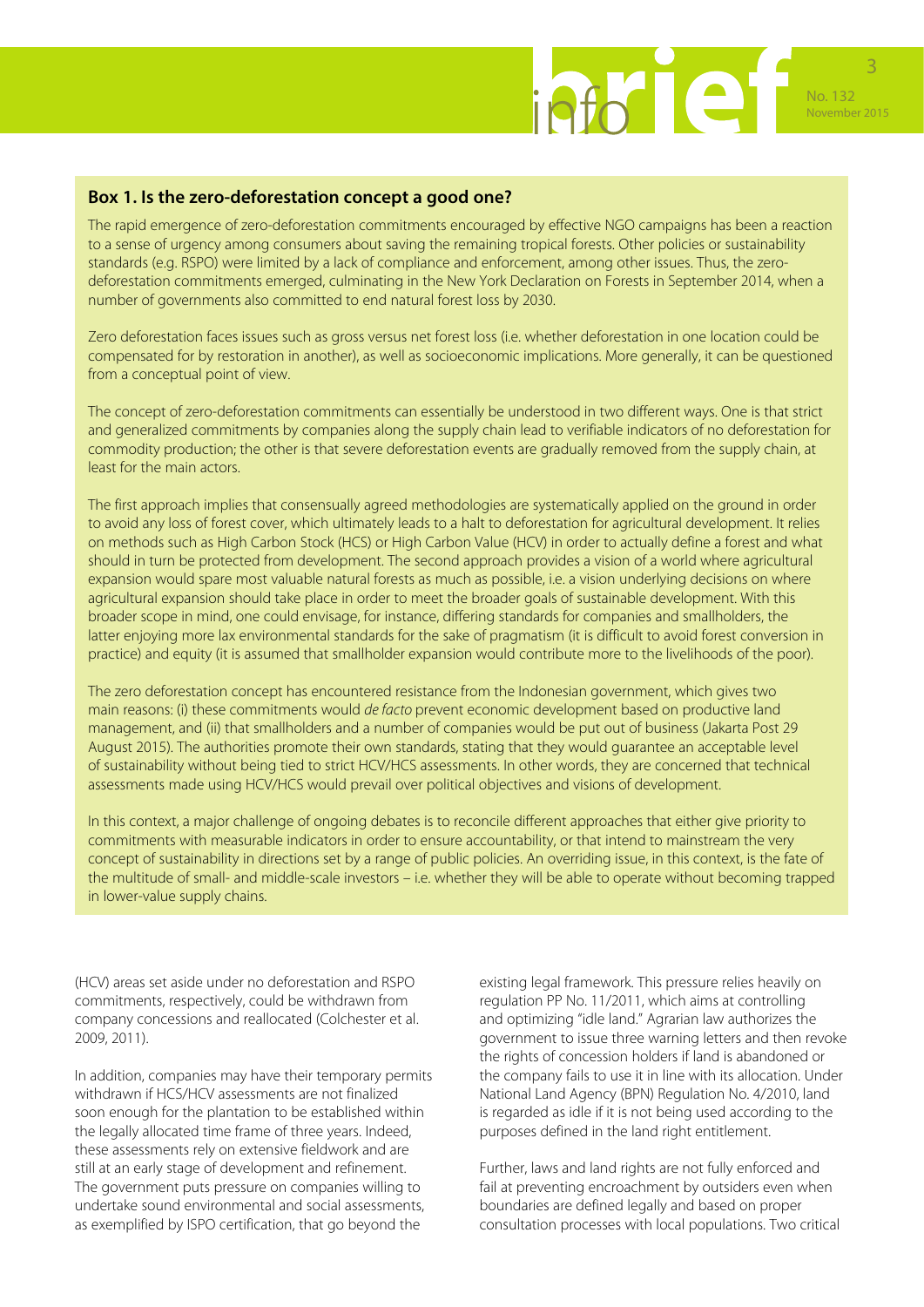

problems arise: first, "third party" actors keep moving into concessions to clear land for their own livelihoods, with little public action to stop the phenomenon, even when it takes place on areas set aside for the purpose of conservation (Rainforest Alliance 2015); and second, unclear land tenure remains an unsettled issue, with significant overlaps between concessionaires, disputes over land rights, and slow recognition of community land. This long-standing problem in the country, which has large impacts on the sustainable management of forest resources, is being taken very seriously. The One-Map initiative, which gathers all rights and permits into one database to avoid overlaps and improve clarity for the sake of land use planning, is one possible solution.

## **Impacts on smallholders: Restricted access and market fragmentation**

As far as the palm oil sector is concerned, and leaving aside the case of middle- to large-scale private owners who operate on private land, different business models have evolved linking companies to smallholders. These include a range of nucleus-plasma<sup>3</sup> models featuring strong contractual ties between both sides – which have traditionally constituted the priority approach by the government – and a variety of independent and semi-independent smallholders that are commonly organized around cooperatives. While nucleus–plasma models tend to deliver higher productivity and economic benefits for smallholders, the independent smallholders model offers more autonomy but lower profits (Molenaar et al. 2013; Suharno et al. 2015). Independent smallholders also tend to underperform in terms of sustainability, have limited knowledge of best management practices, and have limited access to agricultural inputs associated with financial constraints and poor access to markets (Lee et al. 2014). Therefore, zero-deforestation commitments will be easier to implement under the nucleus–plasma model as it enables greater control and builds on a stronger capacity base.

Traceability of produce from independent smallholders also presents a challenge, especially when their produce is delivered to market via an extended network of intermediaries. Commonly, for example,

fresh fruit bunches from different sources are mixed in the marketplace, making reliable tracing of the supply chain very difficult. Therefore, there is a risk of marginalizing the poorest smallholders if pledging companies want to avoid the risk of purchasing produce from unsustainable sources.

Viewed positively, however, such corporate commitments could also provide an opportunity to deliver technical and financial support to smallholders and upgrade the supply base for the long term. The alternative is potential market fragmentation (with certain producers limited to supplying unscrupulous markets), smallholder marginalization and continued deforestation. Note that these risks are also addressed by a number of governmental initiatives, e.g. the Sustainable Palm Oil Initiative between the Ministry of Agriculture and the United Nations Development Programme, with one aim being legalization of production by smallholders and improvement of their practices.

## **Past practices should not be forgotten: The legacy issue**

The issue of legacy is critical and has been underestimated so far. The main groups committing to deforestation-free agriculture have previously been involved in large-scale deforestation, as exemplified by the P&P sector (Barr 2001; Pirard and Cossalter 2006), as well as in numerous land claims and conflicts (KPMG 2014; Rainforest Alliance 2015). In brief, many of these corporate groups have enjoyed decades of uninhibited access to natural forests of mixed tropical hardwoods, often ignoring legitimate land claims by local people on concessions allocated by the government without due process.

A number of forest conservation and indigenous rights groups object to the premise that recent zerodeforestation commitments may absolve or excuse past destructive practices, particularly because past behaviors have enabled corporate groups to gain control of vast areas of land – for example, APP controls 2.6 million ha of concessions and APRIL about 1 million ha. In the past, corporate groups took advantage of laws skewed in their favor, which were neither fair nor appropriate from an environmental or social point of view.

## **Avenues to overcome challenges**

### **Toward a harmonization of governance arrangements between the public and private sectors**

The interactions and roles of consumers, civil society and investors in support of sustainable land use

The development of the palm oil industry in Indonesia has traditionally relied on a number of government regulations that require corporate investors to have formal partnerships with people. These partnerships refer to one core plantation (nucleus) and associated smallholder plantations (plasma), with in many cases the company in charge of the management of the planted plots. Benefit sharing mechanisms are in place to make sure that the smallholders receive their share the benefits. Depending on cases, these smallholders (plasma) are locals or migrants, and potentially transmigrants as part of the government policy to move people from overpopulated islands (e.g. Java or Bali) to 'outer islands' (e.g. Sumatra or Borneo).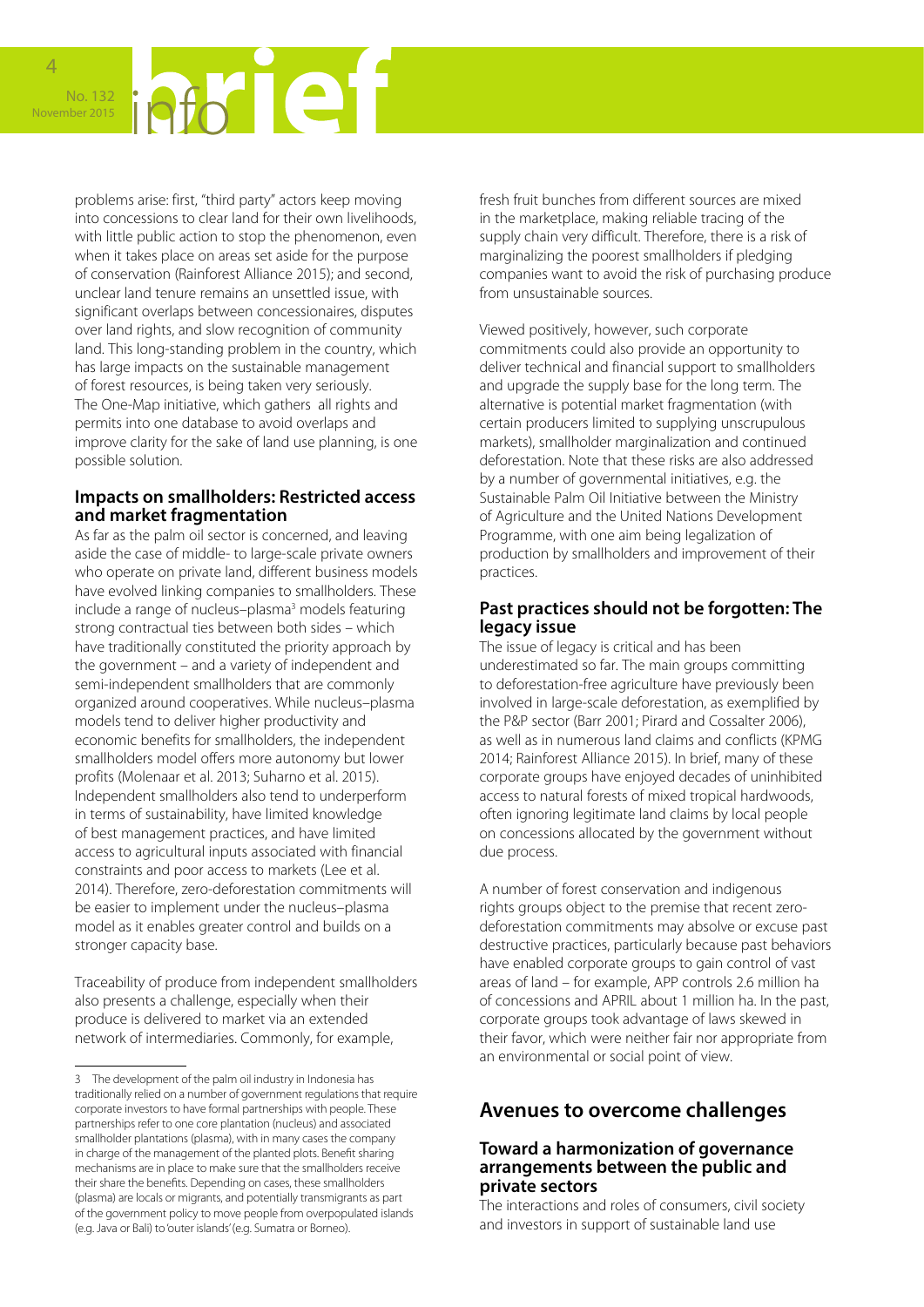

practices potentially constitute "emerging nonstate governance arrangements." As such, they represent a major challenge to traditional, statecentric governance of forest land use in Indonesia. Importantly, non-state arrangements are prescribing new, higher standards of forested land use and conservation than those prescribed by state regulatory bodies, which represents a clear challenge to the state's hegemony to establish standards.

Recent public statements by government officials in Indonesia objecting to zero-deforestation pledges (because, among other reasons, a number of smallholders and companies are being denied access to markets, by "clean" traders) indicate a level of discomfort with the idea that aspects of land use within concessions can be governed by actors other than the state.

Initiatives for conserving forests, driven by the interplay of non-state interests, clearly have the potential to fundamentally alter forest governance, with farreaching, positive implications for forest conservation and better social outcomes. But their success in the long term will require acceptance by states that non-state actors have a legitimate role to play as 'co-governors'. While this framework will be difficult for some to accept, the consequences of rejecting it (lost access to global commodity markets) may be a bigger price to pay.

A dialogue between stakeholders on agendas important to all parties could help support the development of new governance arrangements. For example, the Indonesian Government's commitments to greenhouse gas (GHG) emissions reductions from land use and the potential positive impacts of zerodeforestation commitments could be a bridging point. Other useful topics for discussion are the need to: upgrade and certify smallholders under the Ministry of Agriculture's ISPO standard; develop traceability systems in order to include them under zero-deforestation commitments; and improve spatial and agrarian planning capacities at the provincial and district levels that can help resolve legal conflicts over HCV and HCS land allocations. Many of these issues are the responsibility of different sectoral ministries, and are therefore usually addressed independently.

## **Investing in supporting smallholders through inclusive business models**

Establishing smallholder-inclusive business models constitutes a crucial part of corporate efforts to achieve zero deforestation and to garner support from government. Including smallholders in deforestation-

free supply chains may provide considerable benefits, as social considerations (e.g. no exploitation) form a part of corporate commitments and smallholders may receive active support in achieving better practices in line with new standards. Better practices imply lower environmental impacts, but are also likely to translate into higher yields with positive impacts on smallholder livelihoods. Yet the other side of the coin could be that companies have excessive control over the smallholders, with low prices paid because of a lack of alternative marketing channels.

Several initiatives have already developed recommendations for best practices that include capacity building and yield improvements. The urgent action needed from companies includes investments in mechanisms for enhanced technical assistance, access to inputs such as fertilizers, and greater access to financial services such as loans. These actions should occur under more transparent contracts between companies, intermediaries and independent smallholders.

Farmer groups must also be strengthened to improve flows of information and knowledge sharing vertically along the supply chain and horizontally across the supply base. It is also necessary to invest in training, incentives, and monitoring and traceability systems that are adapted to local conditions, to ensure that smallholders, especially independent ones, comply with sustainability requirements. These actions will reduce the risk of exclusion and market fragmentation, while increasing farmers' productivity and long-term economic sustainability.

### **Addressing legacy with land restitution to communities and investments in forest restoration**

A balance needs to be struck between rewarding historic deforesters for successfully implementing deforestation-free policies and holding them accountable for their past actions. One option is to encourage investment in restoration. This is all the more desirable now that the government has created the system of Ecosystem Restoration Concessions, which allows companies to manage degraded areas in order to restore their productivity and ecosystem services (the two main P&P groups APP and APRIL have already invested in such concessions). APP's 1 million ha forest conservation program, currently at the design stage, aims to involve stakeholders in a number of landscapes around its concessions in order to achieve the conservation objectives at a landscape level, beyond the areas controlled by the group. The prospects of such initiatives deserve to be assessed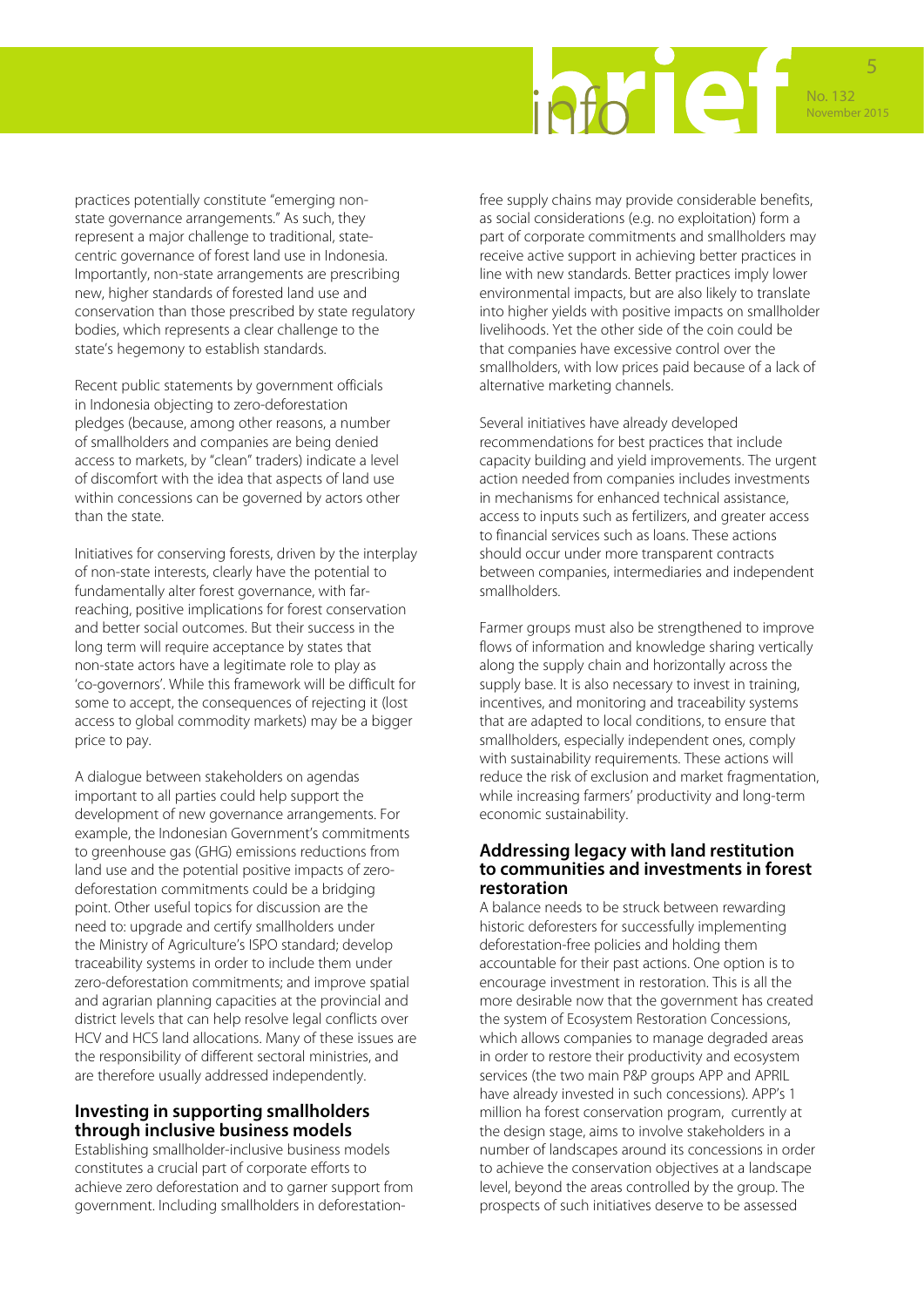

in terms of their relevance within formal zerodeforestation commitments. The potential to include similar initiatives in the palm oil sector also needs reflection by civil society groups as well as companies. It is worth noting that there is already a tried and tested compensation mechanism under the RSPO to deal with companies that caused deforestation (primary forest) after the 2007 cut-off date.

Another complementary option would be to address social issues as well, by requiring land restitution when communities have been deprived of their rights to land over the course of development of plantations. This means that companies should not only follow Free and Prior Informed Consent (FPIC) processes when developing new lands, but also engage in substantial efforts to solve remaining conflicts. The uncertain status of land tenure in Indonesia, combined with violent enforcement of concession licenses, and the dynamics of migration within the country, has resulted in an abundance of community conflicts, ancestral rights being violated, and excessive land speculation by migrants taking advantage of poor law enforcement. The key now is to design and apply methods that help distinguish between legitimate and abusive claims in order to allow companies to operate while still providing people with the rights they deserve.

## **Conclusions**

## **Zero-deforestation commitments cannot be stand-alone private strategies**

The momentum generated by recent corporate zerodeforestation commitments is promising. However, to capitalize on this momentum and capture the resources becoming available for greening the palm oil and P&P sectors, a number of challenges must be acknowledged and resolved in order to ensure effectiveness and equity. First and foremost, the Indonesian Government will need to buy in to the movement and work with the private sector and civil society at all levels. Government development plans, such as the 2005–2025 RPJPN (National Long-Term Development Plan) and the Green Growth Framework for Indonesia developed by the National Development Planning Agency, BAPPENAS, already places considerable emphasis on private investment, both domestic and foreign, as well as privatesector standards and certification as tools to drive sustainable development.

However, engrained political agendas and conflicting objectives for development at the government level have resulted in a partial misalignment between the legal framework and zero-deforestation commitments, which risks leading to suboptimal implementation on the ground. This observation holds specifically for the palm oil sector under the responsibility of the Ministry of Agriculture. This sector has bright prospects for further growth, associated revenues for the state and job creation for the country. In contrast, the P&P sector operates under the more stringent forestry laws and has witnessed much more limited investor interest, thereby precluding it from expanding in the immediate future.

Evidence of contradictions between laws, regulations and pledges exist already for palm oil, and there is a long way to go until the public and private actors stand side-by-side with a common vision of sustainability. Tensions exist and domestic debates highlight rural development, energy self-sufficiency and sovereignty as prevailing objectives in the expansion of the palm oil sector. Yet other public policy objectives such as reduced GHG emissions or Aichi Targets within the Convention on Biological Diversity might also serve as arguments for supporting the zero-deforestation movement.

## **Smallholders and land tenure must be addressed for sustainable, equitable and effective outcomes**

An increasingly important issue in this debate is the role and fate of smallholders. This challenge is often used as justification by the government in its opposition to the pledges made in the palm oil sector. The risk of marginalizing the poorest, independent oil palm smallholders cannot be neglected. Exclusion of independent smallholders from deforestation-free supply chains would not only result in further impoverishment, but also in environmental damage through leakage effects. Note that smallholders are close to nonexistent in the P&P sector, where risks are different. The main issue for sustainability commitments in the P&P sector is more one of law enforcement in order to prevent significant encroachment in pulpwood plantation concessions.

The responsibility for a better integration of oil palm smallholders does not lie solely in the hands of companies. The government is already taking action to improve and legalize practices in a context where, admittedly, state support remains insufficient. Intensive research to analyze the smallholder dynamics, identify areas of expansion, and craft the right modes of intervention, is ongoing*.*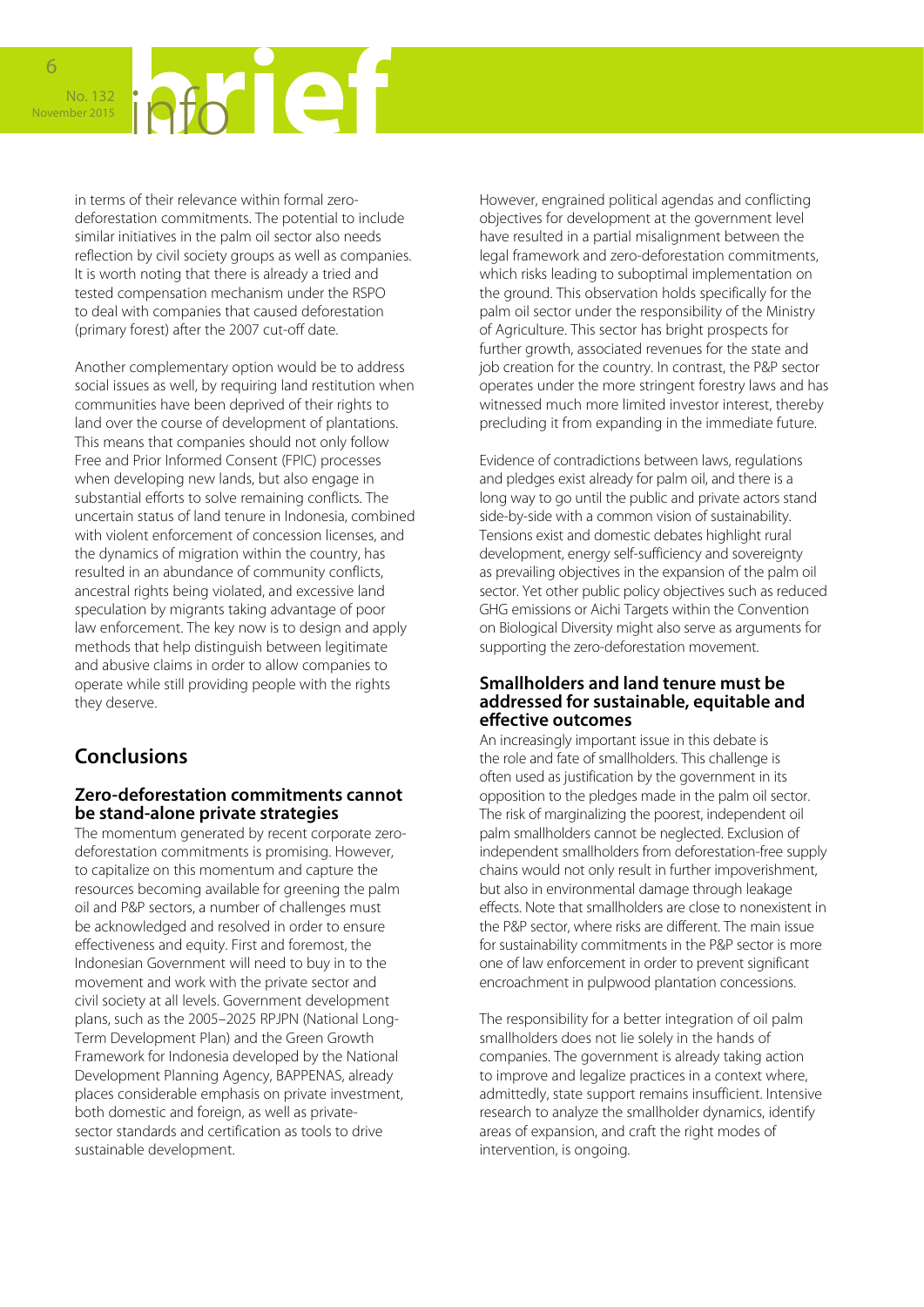

## **References**

- Barr C. 2001. *Banking on sustainability: Structural adjustment and forestry reform in post-Suharto Indonesia.* Washington, DC: World Wide Fund for Nature (WWF) Macroeconomics Program Office, and Center for International Forestry Research (CIFOR). Accessed 6 November 2015. http://www.cifor.org/ library/982/banking-on-sustainability-structuraladjustment-and-forestry-reform-in-post-suhartoindonesia/?pub=982
- Colchester M, Jiwan N, Anderson P, Darussamin A and Kiky A. 2011. Securing High Conservation Values in Central Kalimantan: *Report of the Field Investigation in Central Kalimantan of the RSPO Ad Hoc Working Group on High Conservation Values in Indonesia.* 6 July. Kuala Lumpur: Roundtable on Sustainable Palm Oil.
- Colchester M, Anderson P, Jiwan P, Andiko and Mei Toh S. 2009. *Report of an independent investigation into the effectiveness of the application of high conservation value zoning in palm oil development in Indonesia.*  Forest Peoples Programme, HuMa, Sawit Watch and Wild Asia.
- Gibbs HK, Ruesch AS, Achard F, Clayton MK, Holmgren P, Ramankutty N and Foley JA. 2010. Tropical forests were the primary sources of new agricultural land in the 1980s and 1990s. *Proceedings of the National Academy of Sciences of the United States of America* 107(38):16732–37.
- Greenpeace. 2014. *The HCS approach: No deforestation in practice*. Accessed 21
- September 2015. http://www.greenpeace.org/ international/Global/international/briefings/ forests/2014/HCS%20Approach\_Breifer\_March2014.pdf
- [IPOP] Indonesian Palm Oil Pledge. About Indonesian palm oil pledge. Accessed 7 November 2015. http:// www.palmoilpledge.id/
- KPMG. 2014. APRIL SAC: Specified auditing procedures on SFM Policy Implementation. KPMG.
- Lee JSH, Abood S, Ghazoul J, Barus B, Obidzinski K and Koh LP. 2013. Environmental impacts of large-scale

oil palm enterprises exceed that of smallholdings in Indonesia. *Conservation Letters* 7(1):25–33.

- Margono BA, Potapov PV, Turubanova S, Stolle F and Hansen MC. 2014. Primary forest loss in Indonesia over 2000-2012, *Nature Climate Change*.
- Molenaar JW, Persch-Orth M, Lord S, Taylor C and Harms J. 2013. *Diagnostic study on Indonesian oil palm smallholders: Developing a better understanding of their performance and potential*, Global Sustainability Associates – Aid Environment – Triodos Facet.
- Nature. 29 July 2015. Tropical protection (editorial). *Nature* 523: 501. doi:10.1038/523501a
- Nepstad D, McGrath D, Stickler C, Alencar N, Azevedo A, Swette B, Bezerra T, DiGiano M, Shimada J, Seroa da Motta R et al. 2014. Slowing Amazon deforestation through public policy and interventions in beef and soy supply chains. *Science* 344(6188):1118–23.
- Pirard R and Cossalter C. 2006. The Revival of Industrial Forest Plantations in Indonesia's Kalimantan Provinces. Will they help eliminate fiber shortfalls at Sumatran pulp mills or feed the China market? *CIFOR Working Paper* No. 37. Bogor, Indonesia: Center for International Forestry Research (CIFOR).
- Poynton S. 29 January 2014. Wilmar's "No deforestation" goal could revolutionize food production. *The Guardian*. Accessed 29 January 2015.
- Rainforest Alliance. 2015. *An Evaluation of Asia Pulp & Paper's Progress to Meet its Forest Conservation Policy (2013) and Additional Public Statements. Period Covered: 1 February 2013 to 15 August 2014*. Jakarta.
- [RSPO] Roundtable on Sustainable Palm Oil. 2014. *Roundtable on sustainable palm oil impact report 2014*. Malaysia: Roundtable on Sustainable Palm Oil.
- [Wilmar] Wilmar International Limited. 2013. *No Deforestation, No Peat, No Exploitation Policy*. Accessed 02 February 2015. http://www.wilmarinternational.com/wp-content/uploads/2012/11/ No-Deforestation-No-Peat-No-Exploitation-Policy.pdf